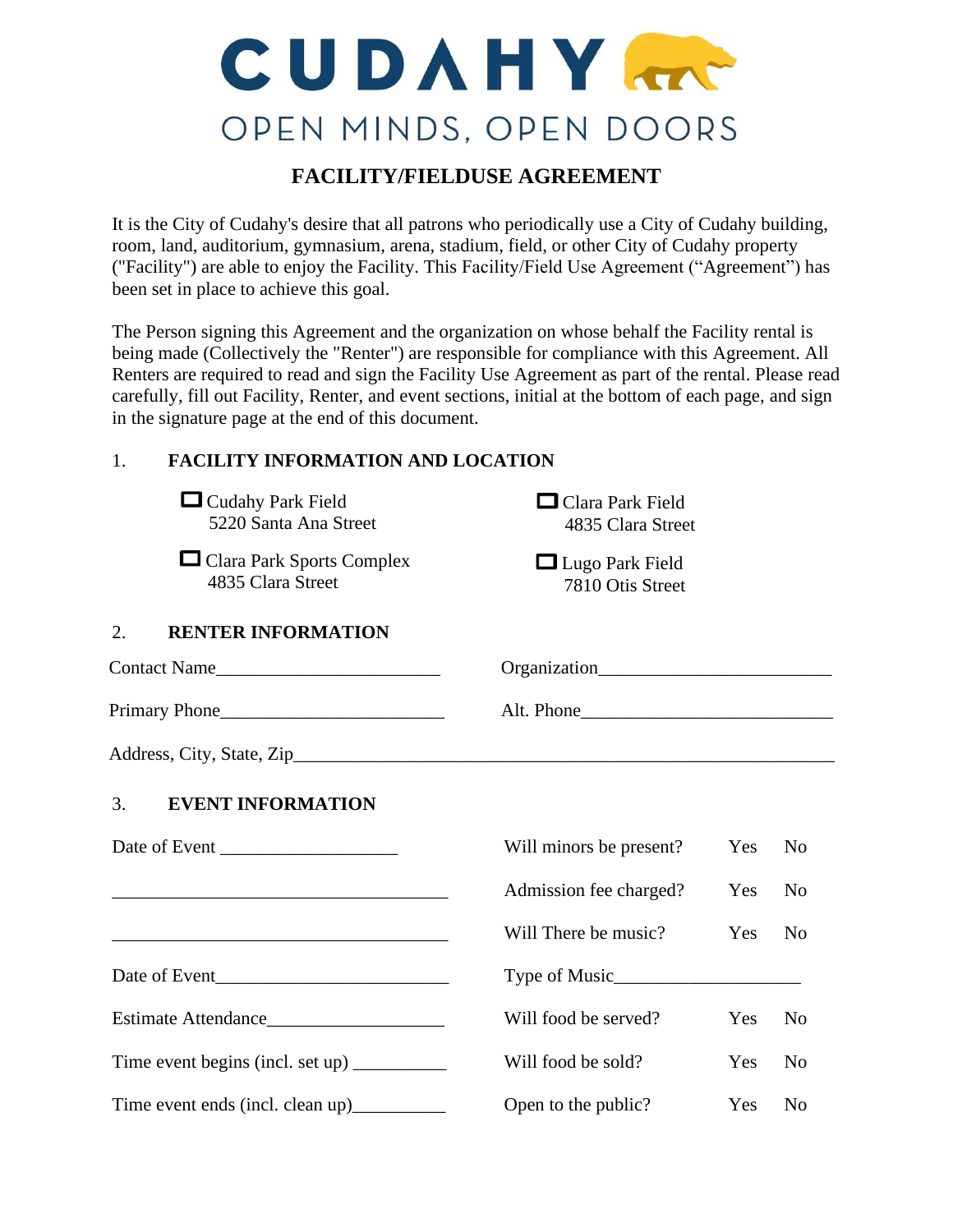#### 4. **CONDITIONS OF USE**

#### **A. RESERVATIONS**

- 1. Renters desirous of a Facility should make reservations well in advance of the intended date of use because demand of facilities is high and dates fill quickly.
- 2. A Facility is not considered rented until (1) Renter delivers to the City of Cudahy the Facility/Field Use Agreement, rental fee, deposit, certificate of insurance, written evidence of permits and license, and any other items deemed necessary by the City of Cudahy; and (2) the City of Cudahy, in its sole discretion, approves such rental in writing.
- 3. A person who is at least twenty-one (21) years of age must sign this Agreement.
- 4. Renter shall provide a single contact who is to serve as the representative for Renter's activities.
- 5. Renter shall be responsible for securing all required permits and licenses.
- 6. The Facility shall be used for the purpose stated in this agreement and no other use will be permitted.
- 7. Renter shall not use the City of Cudahy's name to suggest endorsement or sponsorship of the event without prior written approval of the City of Cudahy Manager or his/her designee. Renter's publicity of the event shall clearly and accurately identify the name of the sponsoring organization or individual.
- 8. Renter shall permit any City of Cudahy offices, employees, or agents to visit the event described in this agreement.
- 9. Under no circumstances shall renter sublease or allow any other organization or Individual to use the facility for the period for which renter has contracted. Renter is an independent contractor and not the agent or employee of the City of Cudahy.
- 10. Alcoholic beverages are **NOT** allowed under any circumstances per the City's municipal code 9.08.10

#### **B. FEES**

- 1. The City of Cudahy may require a rental fee and/or deposit from the Renter.
- 2. Any person or agency holding a reservation for the use of City of Cudahy facilities and desiring to cancel such reservation may be subject to the withholding of a portion of or the entire rental fee for the facility.
- 3. The City of Cudahy may charge an additional amount of double the regular rental rate for any event continuing past the ending time stated in this agreement.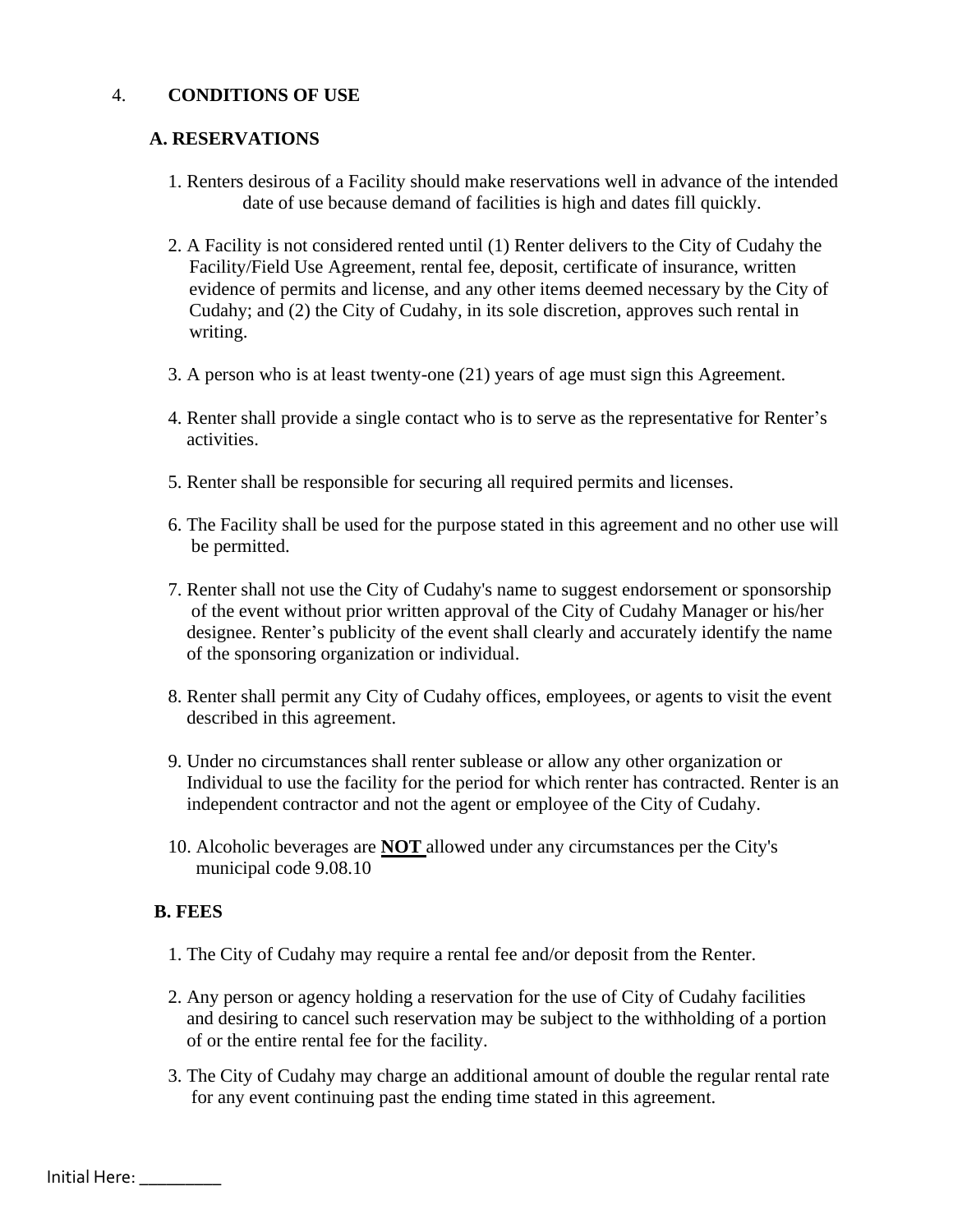4. Non-Profits can rent the location free of cost if the group meets certain requirements set forth by the City Council through resolution #14-52 (a copy of this resolution may

be obtained by contacting the City Clerk) to request copy of the resolution please contact the City Clerk)

5. In the event the Facility is left damaged, Renter shall be charged for any and all janitorial and /or repair fees incurred by the City of Cudahy. Your deposit will be used and applied to the cost of the repairs. Any remaining outstanding balance will be billed to the Renter.

## **C. INDEMNIFICATION AND INSURANCE**

I INDEMNITY: To the fullest extent permitted by law, City shall defend and indemnify Renter and its officials, employees, agents, and volunteers for any claims, damages, losses, and expenses, including but not limited to attorney fees, caused solely by the City's failure to maintain, repair or keep in good repair the facilities.

To the fullest extent permitted by law, Renter shall defend and indemnify the City and its officials, agents, volunteers, and employees ("Indemnified Parties") from and against claims, damages, losses and expenses, including but not limited to attorney fees, arising out of Renter's use of the facilities, regardless of whether such claim, damage, loss or expense is caused in part by an indemnified party. However, Renter shall not be obligated to indemnify an Indemnified Party for liability that is established to be due to the willful misconduct or sole negligence of the Indemnified Party.

II MINIMUM INSURANCE OR COVERAGE REQUIREMENTS: Renter shall obtain and maintain the policies of insurance or equivalent program of self-insurance and limits as shown below for the duration of this Agreement. The insurance coverages and limits of liability shown are the minimum insurance requirements in this Contract. Should Renter maintain insurance policies with broader coverage and limits of liability that exceed these minimum coverage and limits requirements those broader coverages and higher limits shall be deemed to apply for the benefit of the City and those coverages and limits shall become the required minimum limits of insurance and coverage in all sections of this Agreement.

General Liability coverage, including premises, operations, products and completed operations and contractual liability with limits not less than \$1,000,000 per occurrence, \$2,000,000 General Aggregate, and \$1,000,000 Products–Completed Operations Aggregate for bodily injury, personal injury, and property damage.

The General Liability Coverage shall include the following endorsements: The City, its Board, officers, agents and employees shall be included as Additional Insureds either by specific endorsement, CG 20 11 or CG 20 26, naming these parties or a blanket additional insured endorsement applicable "when required by written contract or contract"; A Waiver of Subrogation endorsement in favor of the City, its Board, officers, agents, volunteers and employees or a blanket waiver of subrogation endorsement applicable "when required by written contract or contract";

A Primary, Non-contributory endorsement in favor of the City, its Board, officers, agents, volunteers and employees or a blanket primary, non-contributory endorsement applicable "when required by written contract or contract".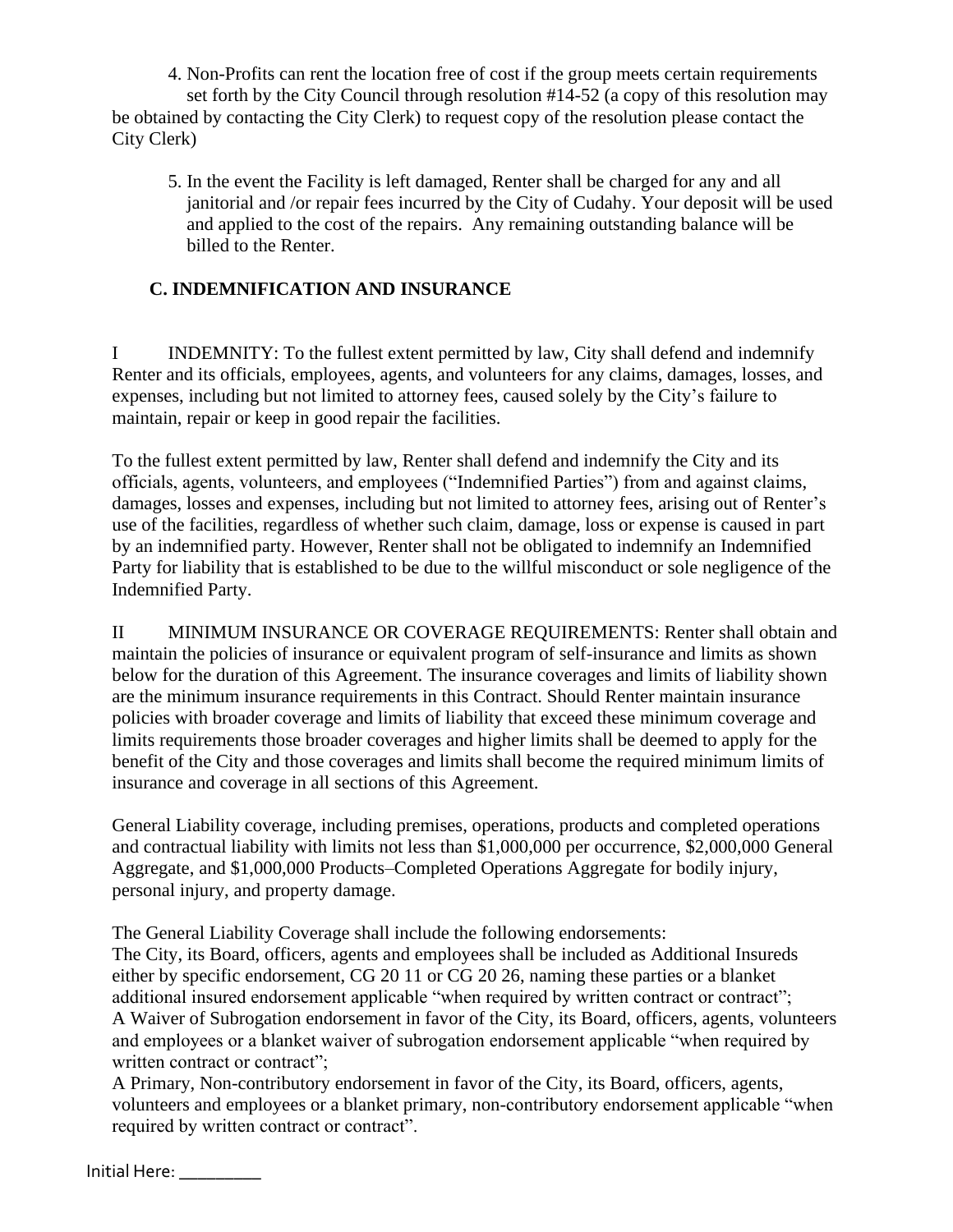Automobile Liability coverage with limits not less than \$1,000,000 per accident for bodily injury and property damage for all owned, hired and non-owned automobiles. Coverage shall include Contractual Liability.

The Automobile Liability coverage shall include the following coverage or by endorsements: A Waiver of Subrogation endorsement in favor of the City, its Board, officers, agents and employees or a blanket waiver of subrogation endorsement applicable "when required by written contract or contract";

A Primary, Non-contributory endorsement in favor of the City, its Board, officers, agents, volunteers and employees or a blanket primary, non-contributory endorsement applicable "when required by written contract or contract".

Workers' Compensation including statutory coverage as required by the State of California and including Employer's Liability with limits not less than \$1,000,000 each accident; \$1,000,000 policy limit bodily injury by disease; \$1,000,000 each employee bodily injury by accident. The Workers' Compensation coverage shall include the following endorsements: A Waiver of Subrogation endorsement in favor of the City, its Board, officers, agents, volunteers and employees or a blanket waiver of subrogation endorsement applicable "when required by written contract or contract";

Umbrella or Excess Liability coverage with limits not less than \$2,000,000 excess over the Commercial General Liability, Automobile Liability and Employer's Liability. The Umbrella or Excess Liability coverage shall include the following endorsements: All endorsements required under Paragraphs II. 1., II. 2., II. 3. above;

Should the use of City facilities by Renter involve any interaction with children, Renter shall provide specific coverage for Abuse or Molestation with limits not less than \$2,000,000 per occurrence either by separate policy or by an endorsement to or coverage language in Renter's Commercial General Liability coverage.

Should any of the insurance policies contain either a deductible or self-insured retention, the Renter shall be responsible to pay that deductible or self-insured retention and the City shall not be responsible to pay these costs. Notwithstanding the above, and this shall in no way alleviate Renter's responsibility to pay such deductible or retention, nor limit, alter or amend the requirements that Renter shall to the fullest allowable by law, indemnify, defend, and hold harmless the City, Renter shall ensure that all policies shall recognize the erosion of the retention or deductible from other sources.

The City reserves all rights, including the right to require a lower retention than presented by the City. If such lower retention cannot be obtained in the market, than the City reserves the rights to inspect any and all financial statements of the Renter and require further financial guarantees or assurances if any information calls into question the Renter's ability to pay.

All insurance policies as required in this section shall be written through insurance companies that are either admitted in the State of California or on the California Department of Insurance approved list of non-admitted insurers. All insurance companies shall have and maintain a minimum A. M. Best rating of A VII. Alternatively, individual or group self-insurance may be accepted in the sole discretion of the City.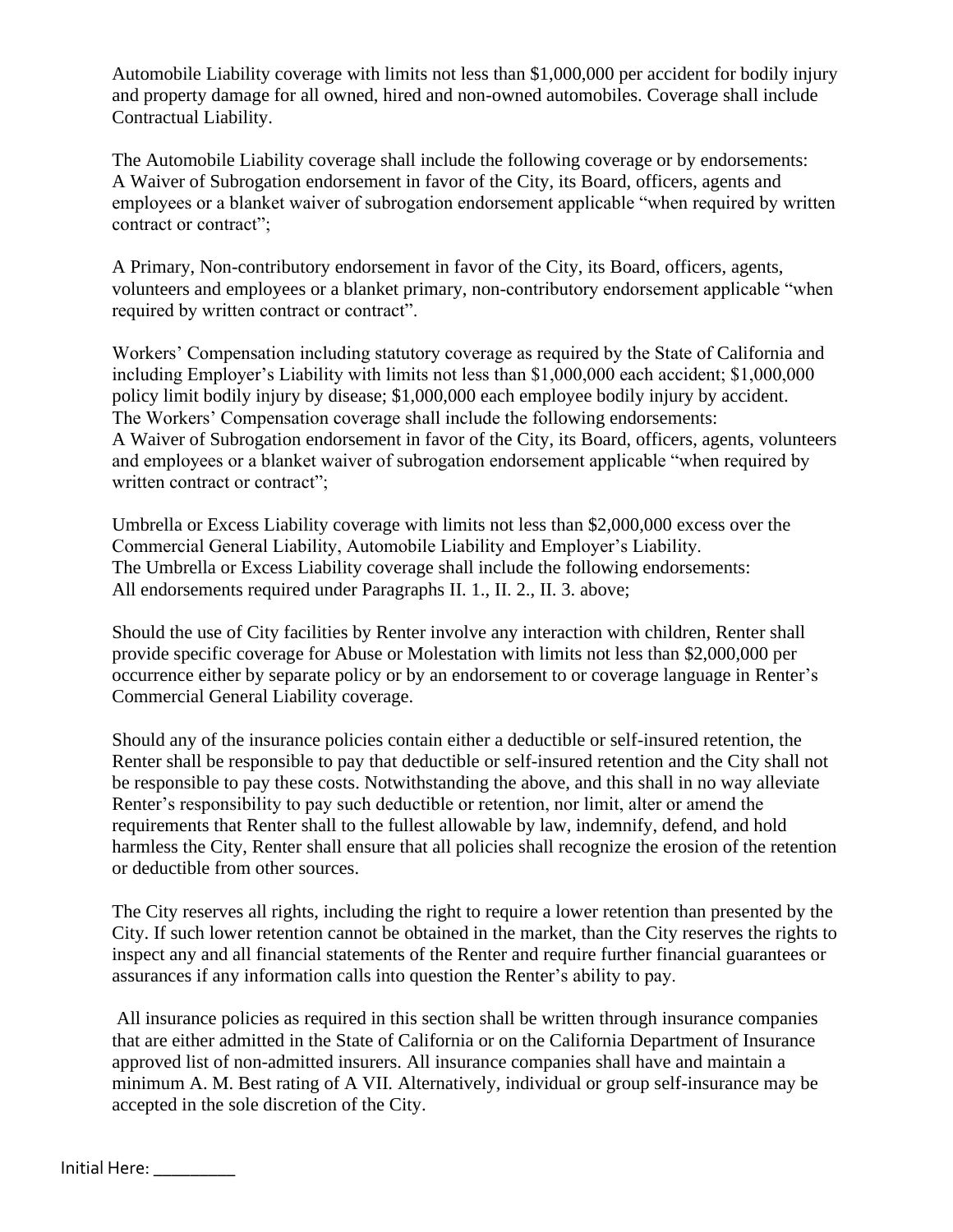City shall have the right to modify any and all indemnity and insurance requirements based on evaluation of the risk.

Certificates of Insurance Coverage shall be filed by Renter with the City evidencing all of the insurance coverages required in this section at the time this Contract is executed. The certificates must have all required endorsements attached or the Certificate will be rejected as noncompliant. Each successive year during the insurance requirement period shall be filed in the same manner. The failure to furnish such evidence may be considered default by Renter. The City reserves the right to require complete, certified copies of all required insurance policies, at any time.

Acceptance of any certificate of insurance or endorsement shall in no way limit any indemnity, hold harmless or defense obligation, nor specifically shall it limit any liability, or obligation.

#### **E. SET UP / CLEAN UP /DECORATIONS**

- 1. Renters, caterers, bands, transportation of rental equipment, and related individuals and activities will not be permitted access to the facility prior to or after the event time period. Renter shall be responsible for arranging access during the time requested for entry and exit of the facility.
- 2. Renter shall not prepare or decorate the facility prior to the event start time, unless renter provides rental fees, deposits, and insurance for the time of the preparation and /or decorations.
- 3. Renter shall not drive or permit to be driven nails, hooks, tacks, screws, poles, stakes or other forms of fasteners into any part of the facility and shall not make or allow to be made any alterations of any kind therein. Deposit will be held if any things mentioned above appeared to have happen during the time of usage
- 4. Renter shall be responsible for all clean-up of the facility, including adjacent grounds, at the end of the rental. Renter shall pick up, bag, and remove all trash generated by all activity in any way connected with its use of the facility, leaving the facility clean and free of all trash and litter. Renter shall also leave all fixtures, if any, in good working condition.
- 5. Renter shall not store any equipment or materials at the facility or adjoining property without the prior written approval of the City of Cudahy Manager or his/her designee.
- 6. Renter shall be responsible for any and all damage to the facility and/or its contents during use. In the event damage occurs or excessive cleaning is necessary, renters shall be charged for any and all janitorial and/or repair fees incurred by the City of Cudahy as a result.

## **F. EQUIPMENT / ACCESSORIES**

1. Renter shall not remove, relocate, or take City of Cudahy property outside of the facility for any reason without the prior written approval of the City of Cudahy Manager or his/her designee.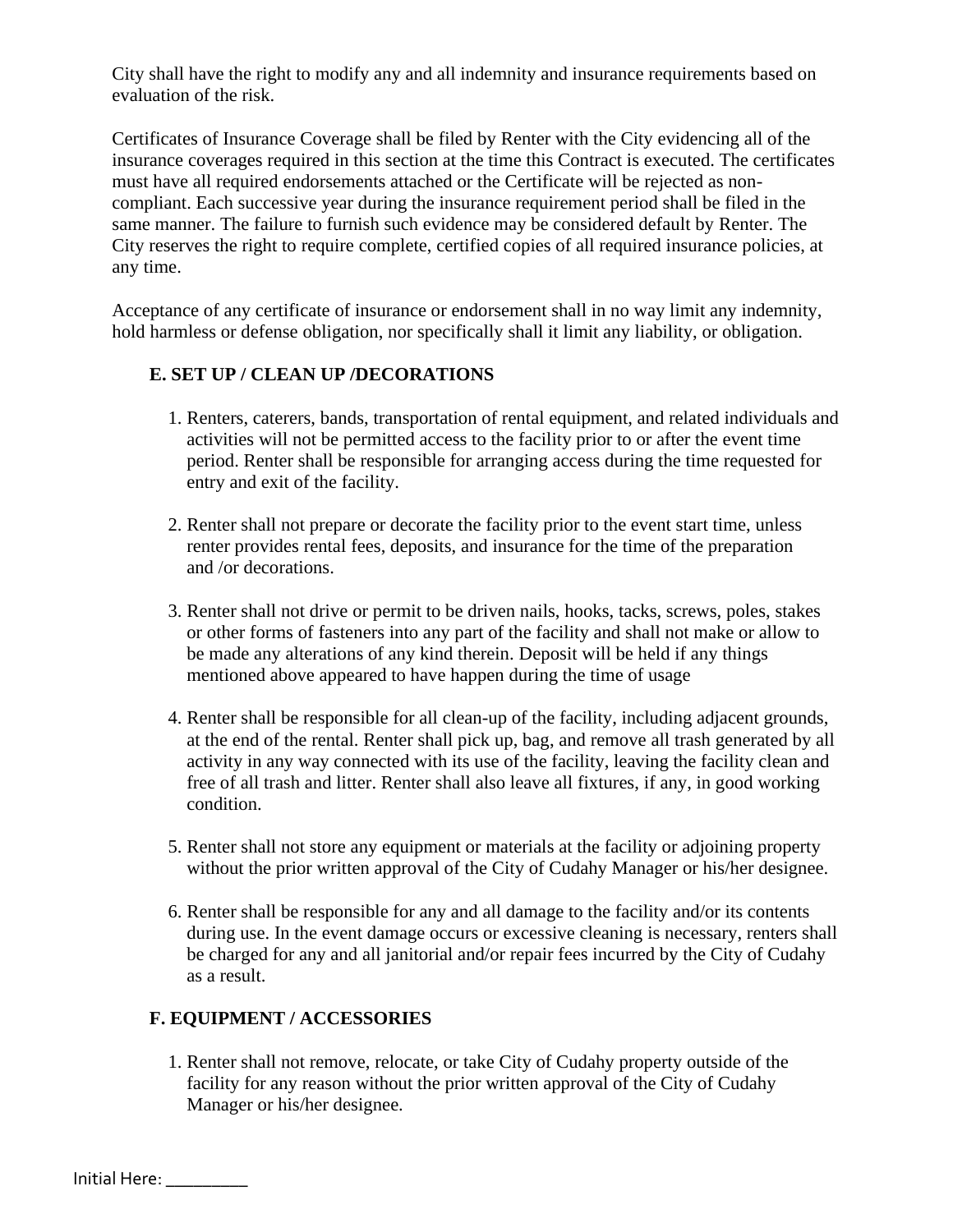- 2. Renter shall not use City of Cudahy equipment, tools, or furnishings located in or about the facility without prior written approval of the City of Cudahy manager or his/her designee.
- 3. Renter shall not drive motorized vehicles on field or green space.
- 4. The City of Cudahy does not provide audio/visual systems, public address systems, spotlights, floodlights, or projectors. Renters, at its own cost, may bring these systems into the facility for their use.
- 5. Renter shall secure the approval of the City of Cudahy before using audio/visual systems, public address systems, and live or recorded amplified music. Renters shall not record, televise, or broadcast the event or any portion thereof without prior written approval of the City of Cudahy managers or his/her designee.

## **G. MISCELLANEOUS**

- 1. Renter shall comply with all local, state, and federal laws and regulations related to the use of the facility.
- 2. Renter shall not admit a larger number of individuals than can lawfully, safely, and freely move about the facility.
- 3. Gambling of any kind is not permitted at the facility.
- 4. Smoking is not permitted at the facility.
- 5. No animals are permitted at the facility, with the exceptions of guide dogs.
- 6. If Renter violates any part of this Agreement or reports false information to the City of Cudahy, the City of Cudahy may refuse Renter further use of the Facility and Renter shall forfeit a portion of or all for the rental fee and/or deposit.
- 7. The City of Cudahy may impose additional requirements as deemed necessary to protect the health, safety, and/or welfare of the community.
- 8. Any person aggrieved by the City of Cudahy's decision with respect to this agreement may appeal to the City of Cudahy Manager or his/her designee in writing no later than five (5) days after the City of Cudahy decision has been communicated to the aggrieved party.
- 9. If any provision of this agreement is held to be invalid or unenforceable, the remaining provisions shall remain in full force and effect.

## **IMPORTANT**

**I am an authorize agent of the organization submitting this agreement. The information provided in this agreement is true and correct. I have read and understand this agreement and agree to all of the aforementioned rules, regulations, and conditions of use.**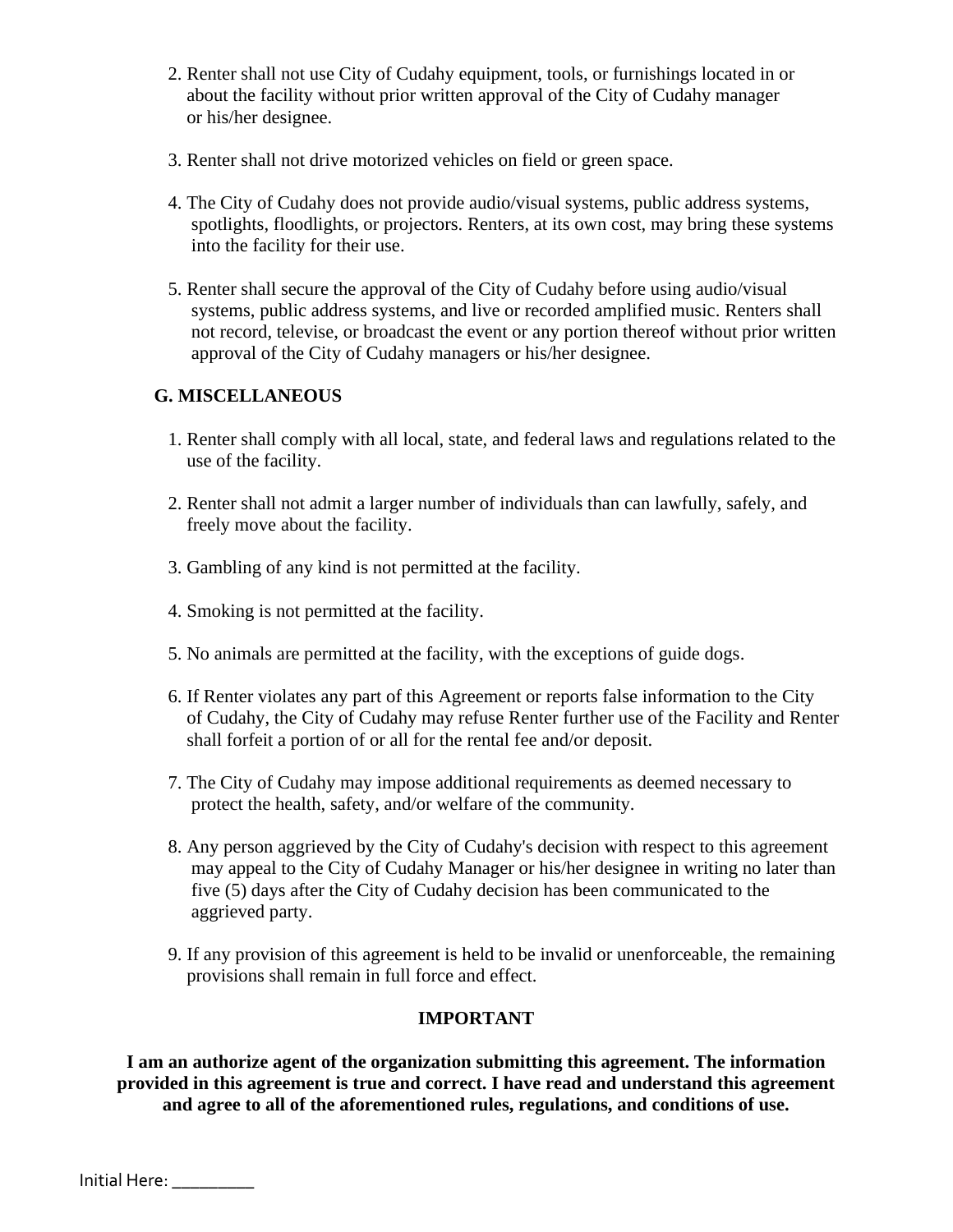| Signature                                               | Address                                                                                                                                                                                            |
|---------------------------------------------------------|----------------------------------------------------------------------------------------------------------------------------------------------------------------------------------------------------|
| <b>Print Name</b>                                       | Telephone: Cell                                                                                                                                                                                    |
| Organization                                            | Telephone: Work                                                                                                                                                                                    |
|                                                         | [AGENCY] USE ONLY                                                                                                                                                                                  |
| Rental fee                                              | Total Paid                                                                                                                                                                                         |
|                                                         | Deposit returned                                                                                                                                                                                   |
| <b>Rental Procedure</b>                                 |                                                                                                                                                                                                    |
| Hall located at 5220 Santa Ana Street, Cudahy, CA 90201 | Contact the Rental Coordinator at (323) 773-5143 or ryasquez@cityofcudahyca.gov to see if the<br>date you prefer is available. If the date is available please obtain all proper paperwork at City |

- Read the general Rental Information.
- Read the Condition of Use and Care of the Facility Agreement
- Obtain the Certificate of Insurance
- Pick-Up application forms:

Initial Here: \_\_\_\_\_\_\_\_\_

Application forms have to be filled out in person.

- **Completed Application**
- Hold Harmless Agreement
- $\Box$  Certificate of Insurance
- Deposit check/Money order/Cash

#### **One Day prior to event:**

• Renter will provided the Facility Coordinator with a set up time. Set up is 2 hours, and will run consecutively; set up can start as early as 5:00pm to as late as 9:00pm.

#### **On the day of the event:**

• Staff will be at the facility 15 minutes prior to schedule start of event. A Representative from the Renter must be present at the start of event.